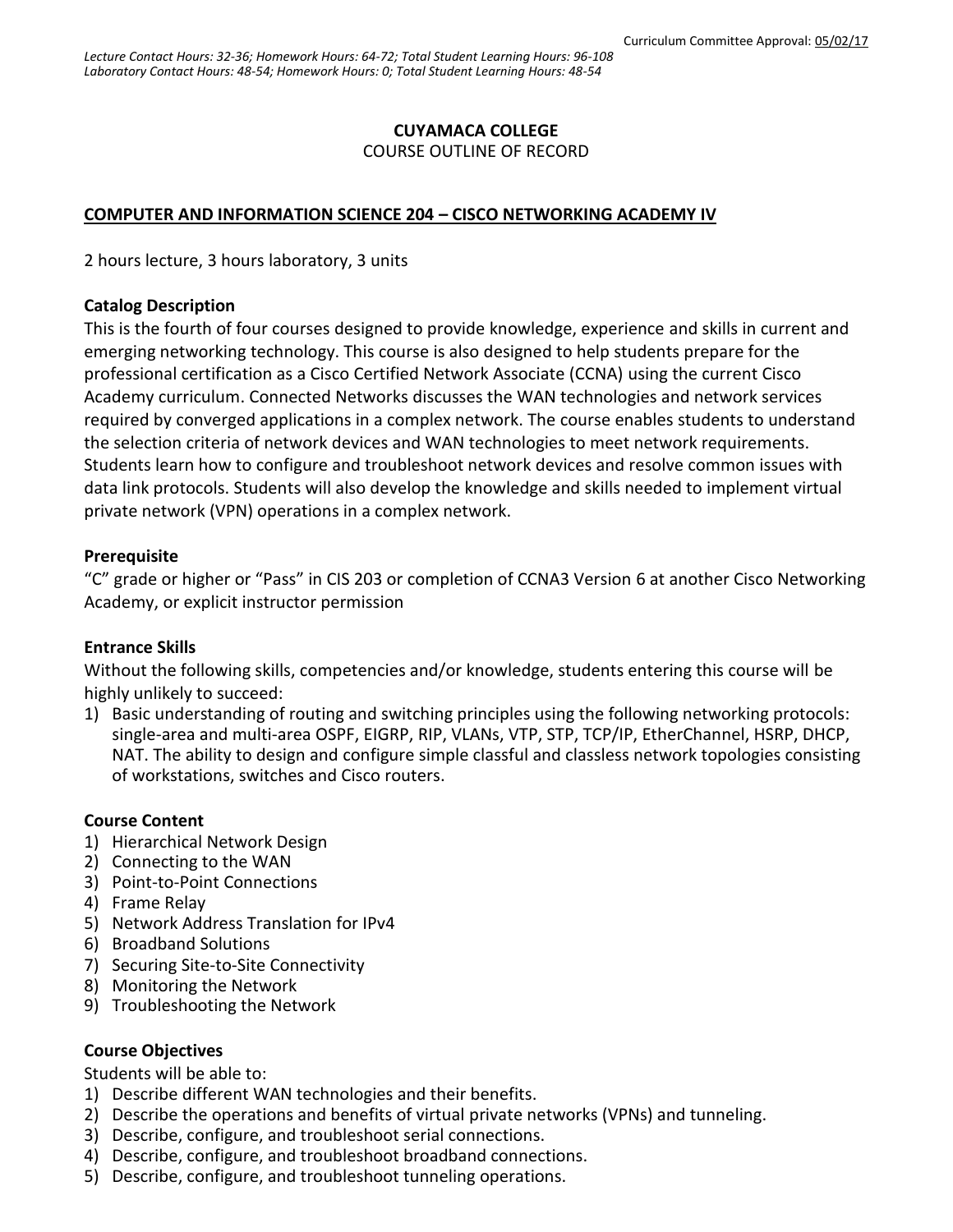- 6) Describe, configure, and troubleshoot Network Address Translation (NAT) operations.
- 7) Monitor and troubleshoot network operations using syslog, SNMP, and NetFlow.
- 8) Describe network architectures.

## **Method of Evaluation**

A grading system will be established by the instructor and implemented uniformly. Grades will be based on demonstrated proficiency in the subject matter determined by multiple measurements for evaluation, one of which must be essay exams, skills demonstration or, where appropriate, the symbol system.

- 1) Chapter exams that measure students' ability to define and appropriately use networking technology concepts and terminology to describe networking processes, protocols, functions and features.
- 2) Comprehensive final exam that measures students' ability to synthesize and apply course concepts to a variety of networking scenarios.
- 3) Comprehensive skills exam that measures students' ability to practically apply network, design, configuration and hardware connectivity techniques to LAN/WAN environments.
- 4) Lab exercises that require students to apply course concepts and skills in order to implement LAN/WAN solutions, compute IPv4 network addressing to network problems defined by the instructor, and connect and configure LAN/WAN devices.

## **Special Materials Required of Students**

USB flash drive

## **Minimum Instructional Facilities**

Smart computer lab with whiteboards, Internet Browser, Internet connectivity, software, printer; network connection not connected to school academic resources; 19" equipment racks populated with cross-connect patch panels, Cisco Access routers and switches, interconnecting CAT 5E and serial cabling; lab desks with computers not connected to the school academic network resources; computer server; storage cabinets

## **Method of Instruction**

- 1) Online computer-based reading assignments
- 2) Instructor and individual student mentoring
- 3) Practical application assignments
- 4) Topic-focused mini-lectures for small groups of students

## **Out-of-Class Assignments**

- 1) Read online curriculum and assignment instructions
- 2) Complete Packet Tracer assignments and online quizzes
- 3) Review online resources, including reference materials and videos

#### **Texts and References**

- 1) Required (representative example): Text is provided online at *www.netacad.com*
- 2) Supplemental (optional reference texts):
	- a. Cisco Networking Academy, *Connecting Networks Companion Guide*. 1st edition. Cisco Press, 2014.
	- b. Cisco Networking Academy, *Connecting Networks Lab Manual*. 1st edition. Cisco Press, 2013.
	- c. Empson, Scott. *CCNA Routing and Switching Portable Command Guide*. 3rd edition. Cisco Press, 2013.
	- d. Odom, Wendell. *CCNA Routing and Switching 200-120 Official Cert Guide*. 1st edition. Cisco Press, 2013.